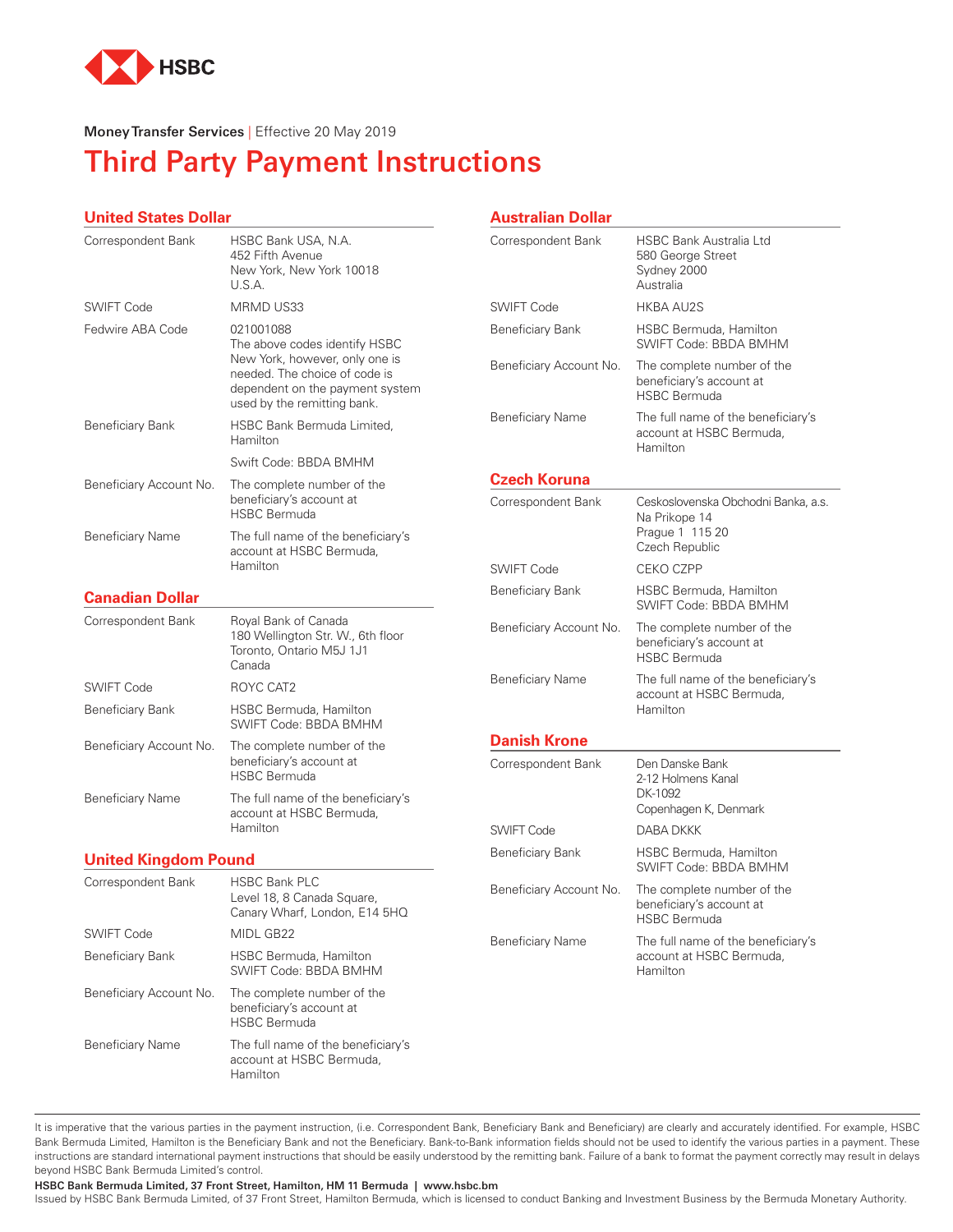#### **Euro**

| Correspondent Bank      | <b>HSBC Continental Europe</b><br>38 Avenue Kléber<br>75116 Paris             |
|-------------------------|-------------------------------------------------------------------------------|
| SWIFT Code              | <b>CCER ERPP</b>                                                              |
| Beneficiary Bank        | HSBC Bermuda, Hamilton<br>SWIFT Code: BBDA BMHM                               |
| Beneficiary Account No. | The complete number of the<br>beneficiary's account at<br><b>HSBC Bermuda</b> |
| <b>Beneficiary Name</b> | The full name of the beneficiary's<br>account at HSBC Bermuda,<br>Hamilton    |

**Hong Kong Dollar**

| Correspondent Bank      | Hongkong and Shanghai Banking Corp.<br>1 Queens Road Central<br>Hong Kong, Hong Kong |
|-------------------------|--------------------------------------------------------------------------------------|
| SWIFT Code              | HSBC HKHH HKH                                                                        |
| <b>Beneficiary Bank</b> | HSBC Bermuda, Hamilton<br><b>SWIFT Code: BBDA BMHM</b>                               |
| Beneficiary Account No. | The complete number of the<br>beneficiary's account at<br><b>HSBC Bermuda</b>        |
| Beneficiary Name        | The full name of the beneficiary's<br>account at HSBC Bermuda,<br>Hamilton           |

# **Chinese Yuan (CNY)**

| Correspondent Bank      | Hongkong and Shanghai Banking Corp.<br>1 Queens Road Central<br>Hong Kong, Hong Kong |
|-------------------------|--------------------------------------------------------------------------------------|
| SWIFT Code              | HSBC HKHH HKH                                                                        |
| Beneficiary Bank        | <b>HSBC Bermuda, Hamilton</b><br><b>SWIFT Code: BBDA BMHM</b>                        |
| Beneficiary Account No. | The complete number of the<br>beneficiary's account at<br><b>HSBC Bermuda</b>        |
| <b>Beneficiary Name</b> | The full name of the beneficiary's<br>account at HSBC Bermuda.<br>Hamilton           |

## **Hungarian Forint**

| Correspondent Bank      | ING Bank RT<br>Dosza Gyorgy ut 84/b<br>1068 Budapest<br>Hungary               |
|-------------------------|-------------------------------------------------------------------------------|
| SWIFT Code              | INGB HUHB                                                                     |
| Beneficiary Bank        | <b>HSBC Bermuda, Hamilton</b><br>SWIFT Code: BBDA BMHM                        |
| Beneficiary Account No. | The complete number of the<br>beneficiary's account at<br><b>HSBC Bermuda</b> |
| <b>Beneficiary Name</b> | The full name of the beneficiary's<br>account at HSBC Bermuda,<br>Hamilton    |

# **Israeli Shekel**

| Correspondent Bank        | Bank Leumi Le - Israel BM<br>32-34 Yehuda<br>Halevi St.<br>Tel Aviv, Israel                                                                                       |
|---------------------------|-------------------------------------------------------------------------------------------------------------------------------------------------------------------|
| <b>SWIFT Code</b>         | LUMI ILIT                                                                                                                                                         |
| <b>Beneficiary Bank</b>   | HSBC Bermuda, Hamilton<br>SWIFT Code: BBDA BMHM                                                                                                                   |
| Beneficiary Account No.   | The complete number of the<br>beneficiary's account at<br><b>HSBC Bermuda</b>                                                                                     |
| <b>Beneficiary Name</b>   | The full name of the beneficiary's<br>account at HSBC Bermuda,<br>Hamilton                                                                                        |
| Japenese Yen              |                                                                                                                                                                   |
| Correspondent Bank        | The Hongkong and Shanghai<br>Banking Corp. Limited<br><b>HSBC Building</b><br>3-11-1 Nihonbashi<br>Chuo-ku, Tokyo 103-0027<br><b>JAPAN</b>                        |
| <b>SWIFT Code</b>         | <b>HSBC JPJT</b>                                                                                                                                                  |
| Beneficiary Bank          | <b>HSBC Bermuda, Hamilton</b><br>SWIFT Code: BBDA BMHM                                                                                                            |
| Beneficiary Account No.   | The complete number of the<br>beneficiary's account at<br><b>HSBC Bermuda</b>                                                                                     |
| Beneficiary Name          | The full name of the beneficiary's<br>account at HSBC Bermuda,<br>Hamilton                                                                                        |
| <b>Mexican Peso</b>       |                                                                                                                                                                   |
| Correspondent Bank        | <b>HSBC Mexico S.A.</b><br>Paseo de la Reforma 156<br>Col Juarez<br>06600 Mexico DF<br>Mexico                                                                     |
| <b>SWIFT Code</b>         | <b>BIME MXMM</b>                                                                                                                                                  |
| Beneficiary Bank          | HSBC Bermuda, Hamilton<br>SWIFT Code: BBDA BMHM                                                                                                                   |
| Beneficiary Account No.   | The complete number of the<br>beneficiary's account at<br><b>HSBC Bermuda</b>                                                                                     |
| <b>Beneficiary Name</b>   | The full name of the beneficiary's<br>account at HSBC Bermuda,<br>Hamilton                                                                                        |
| <b>New Zealand Dollar</b> |                                                                                                                                                                   |
| Correspondent Bank        | The Hong Kong and Shanghai<br><b>Banking Corporation Limited</b><br>Global Payments and Cash Management<br>9th Floor, One Queen Street, Auckland 1<br>New Zealand |
| <b>SWIFT Code</b>         | <b>HSBC NZ2A</b>                                                                                                                                                  |
| Beneficiary Bank          | HSBC Bermuda, Hamilton<br>SWIFT Code: BBDA BMHM                                                                                                                   |
| Beneficiary Account No.   | The complete number of the<br>beneficiary's account at<br><b>HSBC Bermuda</b>                                                                                     |
| Beneficiary Name          | The full name of the beneficiary's<br>account at HSBC Bermuda,<br>Hamilton                                                                                        |